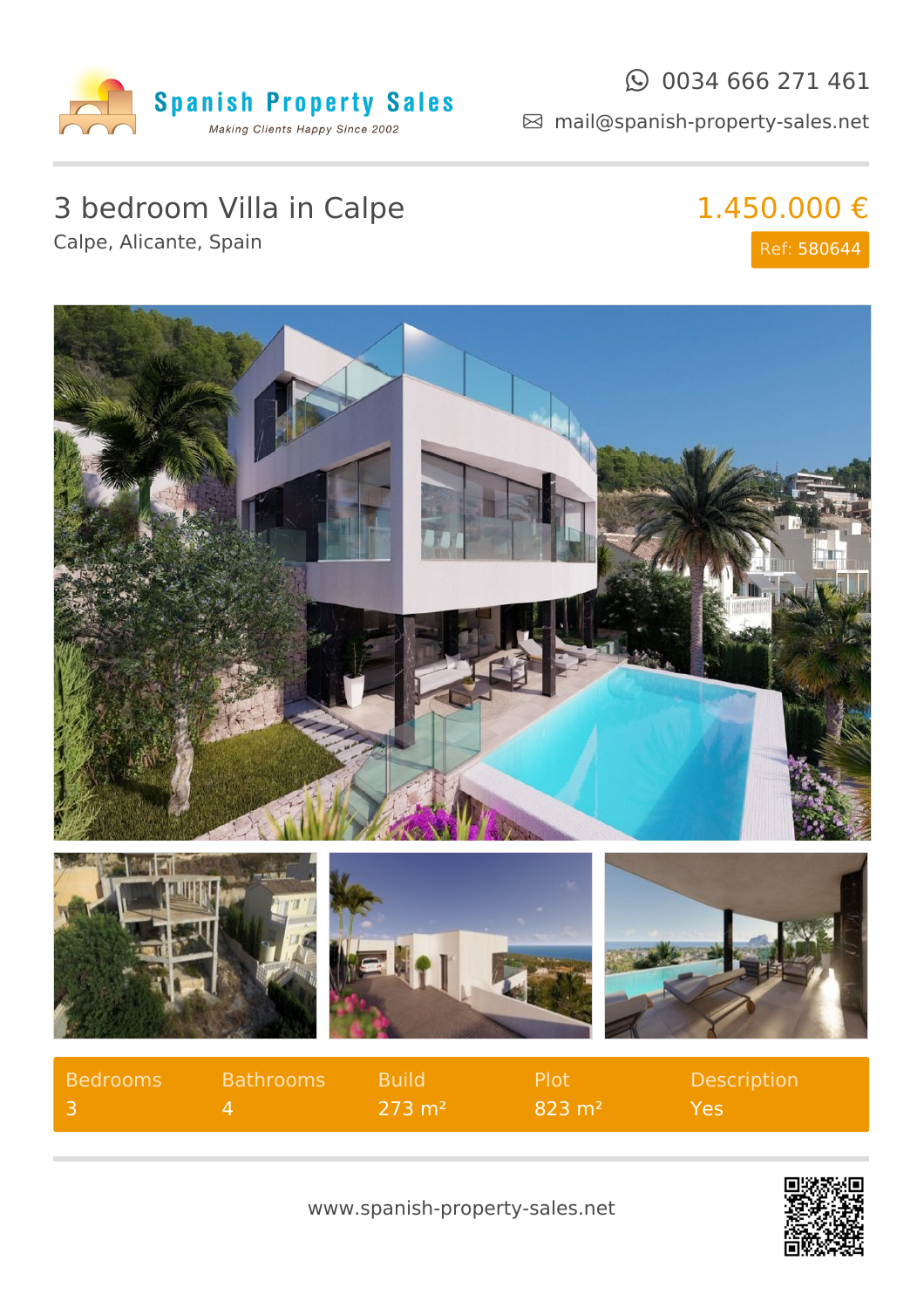

mail@spanish-property-sales.net

### 3 bedroom Villa in Calpe

Calpe, Alicante, Spain



#### **Description**

Luxury villa with sea view for sale in Calpe.

Project: Luxury house of 3 floors with wonderful panoramic sea views.

On the ground floor there is the living room - dining room, the kitchen with utility room, two bedrooms with en-suite bathrooms, a guest toilet and the terrace.

On the first floor there is a room, a bathroom and an open terrace.

On the basement floor there is a large barbecue, covered terrace and a bathroom.

It also has a private pool and easy maintenance garden.

The house is located in a very quiet area of the town in Calpe, which enjoys spectacular views.

EXTRAS: Solar panel with 200 litre accumulator, underfloor heating, heat pump, aerothermic, Led on the front slabs outside, suspended wc, finished garden, automatic irrigation, lift, large format on facades, technal windows, security and with sun guard, pre-installation for exterior cameras, Interior alarm installation, Blinds with domotics system to lower and raise them, Lights in the swimming pool, automatic access door to the plot, Kitchen equipped with Bosch / Siemens brand appliances including fridge, oven, dishwasher, induction hob and extractor hood.

Very well connected just 5 minutes from the AP-7 motorway and the town center of Calpe, 20 minutes from Benidorm and 45 from the Airport in Alicante. One of its advantages is its wide leisure offer, such as the Ifach Golf Course, the Real Club Náutico de Calpe, the beaches just 10 minutes away and a wide variety of entertainment venues and restaurants.